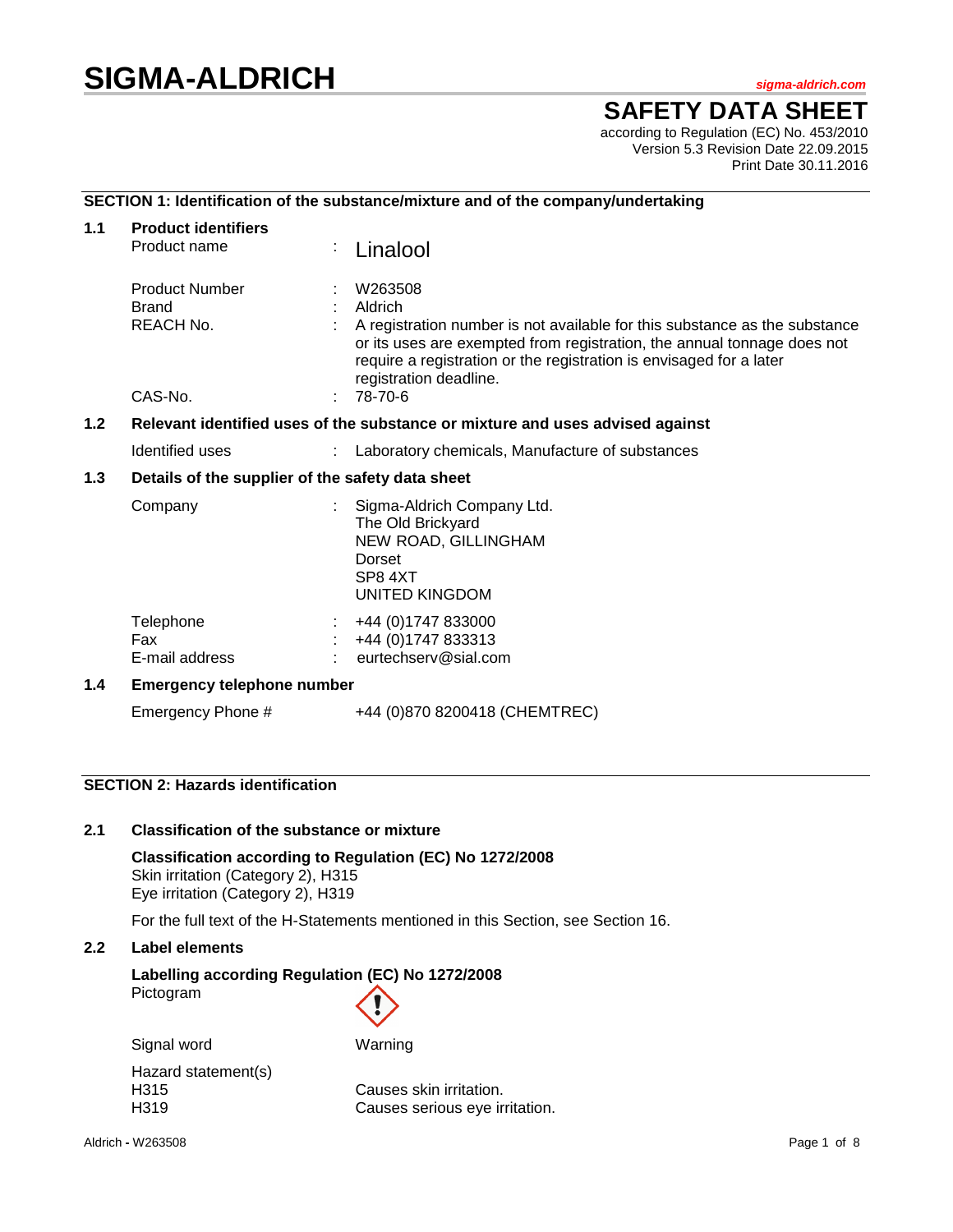Precautionary statement(s) P280 Wear eye protection/ face protection.<br>
P305 + P351 + P338 IF IN EYES: Rinse cautiously with wa IF IN EYES: Rinse cautiously with water for several minutes. Remove contact lenses, if present and easy to do. Continue rinsing. P337 + P313 If eye irritation persists: Get medical advice/ attention. Supplemental Hazard **Statements** none

#### **2.3 Other hazards**

This substance/mixture contains no components considered to be either persistent, bioaccumulative and toxic (PBT), or very persistent and very bioaccumulative (vPvB) at levels of 0.1% or higher.

#### **SECTION 3: Composition/information on ingredients**

#### **3.1 Substances**

| Synonyms         | $\pm$ ( $\pm$ )-3,7-Dimethyl-1,6-octadien-3-ol<br>$(\pm)$ -3,7-Dimethyl-3-hydroxy-1,6-octadiene |
|------------------|-------------------------------------------------------------------------------------------------|
| Formula          | $\cdot$ C <sub>10</sub> H <sub>18</sub> O                                                       |
| Molecular weight | : $154.25$ g/mol                                                                                |
| CAS-No.          | 78-70-6                                                                                         |
| EC-No.           | 201-134-4                                                                                       |

#### **Hazardous ingredients according to Regulation (EC) No 1272/2008**

| Component |           | Classification                     | Concentration |
|-----------|-----------|------------------------------------|---------------|
| Linalool  |           |                                    |               |
| CAS-No.   | 78-70-6   | Skin Irrit. 2; Eye Irrit. 2; H315, | $\le$ 100 %   |
| EC-No.    | 201-134-4 | H <sub>3</sub> 19                  |               |

For the full text of the H-Statements mentioned in this Section, see Section 16.

# **SECTION 4: First aid measures**

#### **4.1 Description of first aid measures**

#### **General advice**

Consult a physician. Show this safety data sheet to the doctor in attendance.

#### **If inhaled**

If breathed in, move person into fresh air. If not breathing, give artificial respiration. Consult a physician.

#### **In case of skin contact**

Wash off with soap and plenty of water. Consult a physician.

#### **In case of eye contact**

Rinse thoroughly with plenty of water for at least 15 minutes and consult a physician.

#### **If swallowed**

Do NOT induce vomiting. Never give anything by mouth to an unconscious person. Rinse mouth with water. Consult a physician.

# **4.2 Most important symptoms and effects, both acute and delayed**

The most important known symptoms and effects are described in the labelling (see section 2.2) and/or in section 11

#### **4.3 Indication of any immediate medical attention and special treatment needed** No data available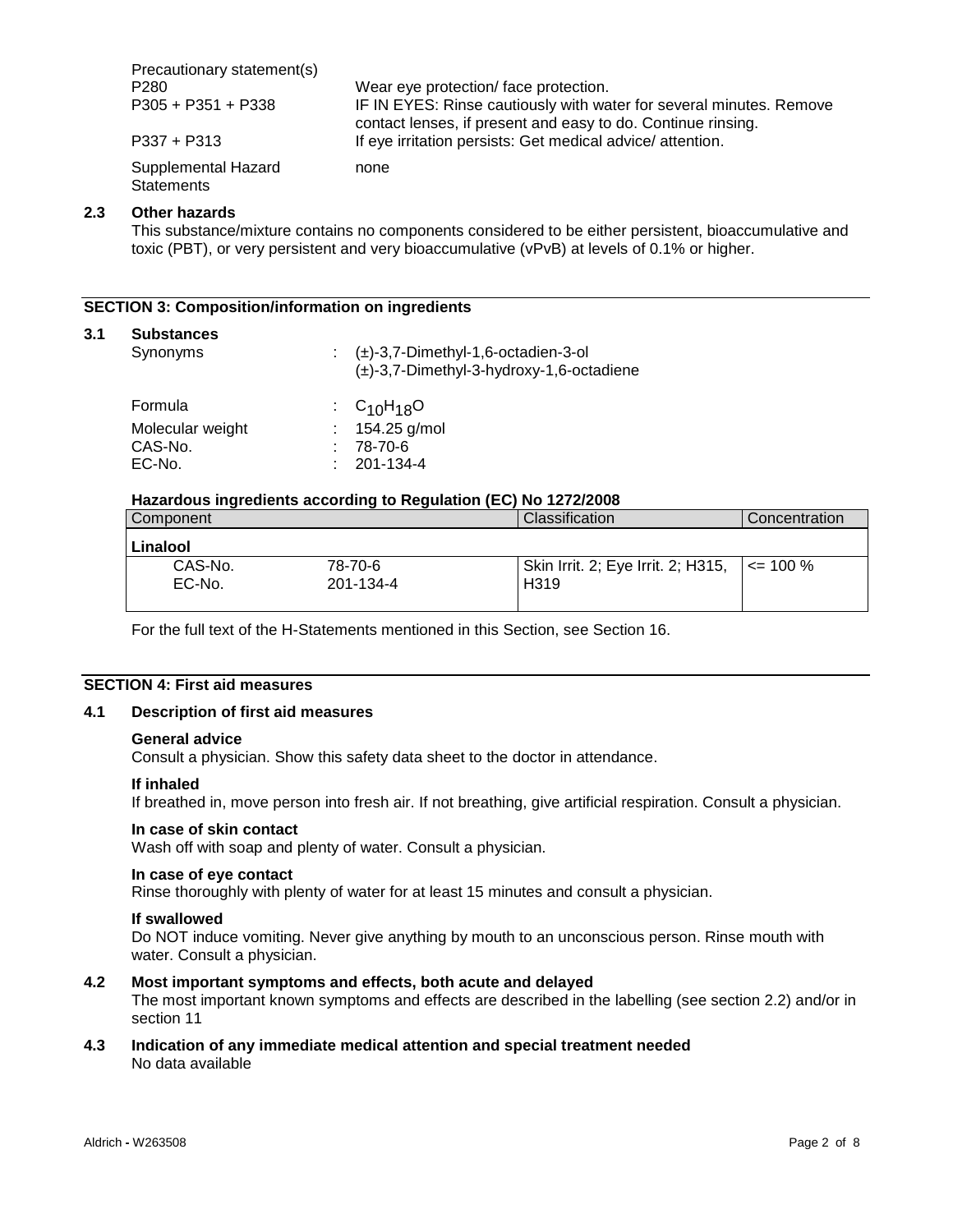# **SECTION 5: Firefighting measures**

#### **5.1 Extinguishing media**

#### **Suitable extinguishing media**

Use water spray, alcohol-resistant foam, dry chemical or carbon dioxide.

- **5.2 Special hazards arising from the substance or mixture** Carbon oxides
- **5.3 Advice for firefighters** Wear self-contained breathing apparatus for firefighting if necessary.

# **5.4 Further information** Use water spray to cool unopened containers.

#### **SECTION 6: Accidental release measures**

**6.1 Personal precautions, protective equipment and emergency procedures** Use personal protective equipment. Avoid breathing vapours, mist or gas. Ensure adequate ventilation. Remove all sources of ignition. Beware of vapours accumulating to form explosive concentrations. Vapours can accumulate in low areas. For personal protection see section 8.

# **6.2 Environmental precautions**

Prevent further leakage or spillage if safe to do so. Do not let product enter drains. Discharge into the environment must be avoided.

#### **6.3 Methods and materials for containment and cleaning up**

Contain spillage, and then collect with an electrically protected vacuum cleaner or by wet-brushing and place in container for disposal according to local regulations (see section 13). Keep in suitable, closed containers for disposal.

#### **6.4 Reference to other sections**

For disposal see section 13.

# **SECTION 7: Handling and storage**

#### **7.1 Precautions for safe handling**

Avoid contact with skin and eyes. Avoid inhalation of vapour or mist. Keep away from sources of ignition - No smoking.Take measures to prevent the build up of electrostatic charge.

For precautions see section 2.2.

# **7.2 Conditions for safe storage, including any incompatibilities**

Store in cool place. Keep container tightly closed in a dry and well-ventilated place. Storage class (TRGS 510): Combustible liquids

# **7.3 Specific end use(s)**

Apart from the uses mentioned in section 1.2 no other specific uses are stipulated

# **SECTION 8: Exposure controls/personal protection**

#### **8.1 Control parameters**

# **Components with workplace control parameters**

Contains no substances with occupational exposure limit values.

# **8.2 Exposure controls**

# **Appropriate engineering controls**

Handle in accordance with good industrial hygiene and safety practice. Wash hands before breaks and at the end of workday.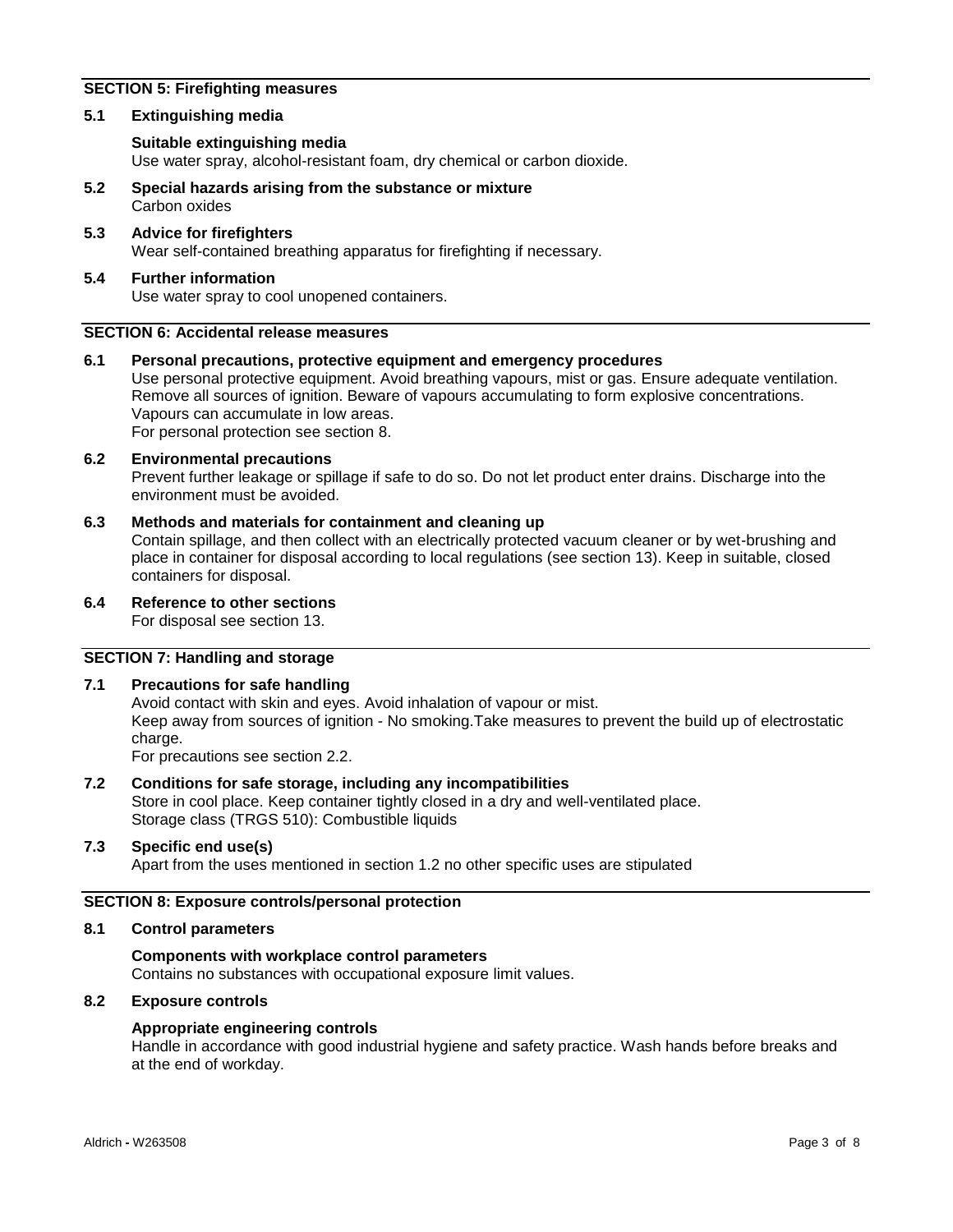# **Personal protective equipment**

#### **Eye/face protection**

Safety glasses with side-shields conforming to EN166 Use equipment for eye protection tested and approved under appropriate government standards such as NIOSH (US) or EN 166(EU).

#### **Skin protection**

Handle with gloves. Gloves must be inspected prior to use. Use proper glove removal technique (without touching glove's outer surface) to avoid skin contact with this product. Dispose of contaminated gloves after use in accordance with applicable laws and good laboratory practices. Wash and dry hands.

The selected protective gloves have to satisfy the specifications of EU Directive 89/686/EEC and the standard EN 374 derived from it.

Full contact Material: Nitrile rubber Minimum layer thickness: 0.4 mm Break through time: > 480 min Material tested:Camatril® (KCL 730 / Aldrich Z677442, Size M)

Splash contact Material: Nitrile rubber Minimum layer thickness: 0.2 mm Break through time: 76 min Material tested:Dermatril® P (KCL 743 / Aldrich Z677388, Size M)

data source: KCL GmbH, D-36124 Eichenzell, phone +49 (0)6659 87300, e-mail sales@kcl.de, test method: EN374

If used in solution, or mixed with other substances, and under conditions which differ from EN 374, contact the supplier of the CE approved gloves. This recommendation is advisory only and must be evaluated by an industrial hygienist and safety officer familiar with the specific situation of anticipated use by our customers. It should not be construed as offering an approval for any specific use scenario.

# **Body Protection**

Impervious clothing, The type of protective equipment must be selected according to the concentration and amount of the dangerous substance at the specific workplace.

# **Respiratory protection**

Where risk assessment shows air-purifying respirators are appropriate use a full-face respirator with multi-purpose combination (US) or type ABEK (EN 14387) respirator cartridges as a backup to engineering controls. If the respirator is the sole means of protection, use a full-face supplied air respirator. Use respirators and components tested and approved under appropriate government standards such as NIOSH (US) or CEN (EU).

#### **Control of environmental exposure**

Prevent further leakage or spillage if safe to do so. Do not let product enter drains. Discharge into the environment must be avoided.

# **SECTION 9: Physical and chemical properties**

# **9.1 Information on basic physical and chemical properties**

| a)                | Appearance                                 | Form: liquid<br>Colour: colourless                 |             |
|-------------------|--------------------------------------------|----------------------------------------------------|-------------|
| b)                | Odour                                      | No data available                                  |             |
| C)                | <b>Odour Threshold</b>                     | No data available                                  |             |
| d)                | рH                                         | No data available                                  |             |
| e)                | Melting point/freezing<br>point            | Freezing point: < -74 °C - OECD Test Guideline 102 |             |
| f)                | Initial boiling point and<br>boiling range | 194 - 197 °C at 960 hPa - lit.                     |             |
| Aldrich - W263508 |                                            |                                                    | Page 4 of 8 |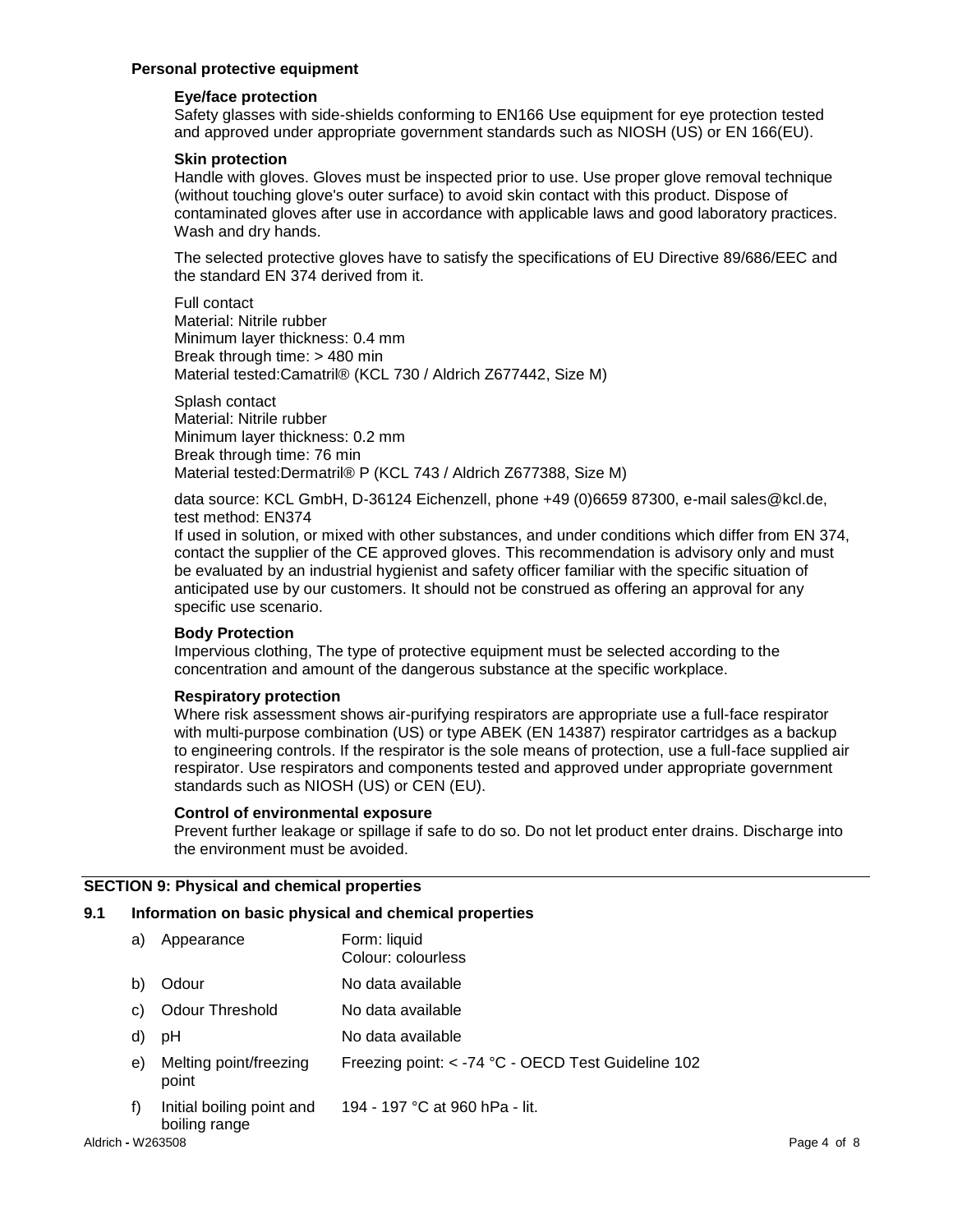|                                             | g) | Flash point                                        | 78 °C - closed cup                               |  |
|---------------------------------------------|----|----------------------------------------------------|--------------------------------------------------|--|
|                                             | h) | Evaporation rate                                   | No data available                                |  |
|                                             | i) | Flammability (solid, gas)                          | No data available                                |  |
|                                             | j) | Upper/lower<br>flammability or<br>explosive limits | No data available                                |  |
|                                             | k) | Vapour pressure                                    | 0 hPa at 25 °C - OECD Test Guideline 104         |  |
|                                             | I) | Vapour density                                     | No data available                                |  |
|                                             | m) | Relative density                                   | 0.87 g/cm3 at 25 °C - lit.                       |  |
|                                             | n) | Water solubility                                   | soluble                                          |  |
|                                             | O) | Partition coefficient: n-<br>octanol/water         | log Pow: 2.84 at 25 °C - OECD Test Guideline 107 |  |
|                                             | p) | Auto-ignition<br>temperature                       | 260 °C at 994 hPa                                |  |
|                                             | q) | Decomposition<br>temperature                       | No data available                                |  |
|                                             | r) | Viscosity                                          | No data available                                |  |
|                                             | s) | <b>Explosive properties</b>                        | No data available                                |  |
|                                             | t) | Oxidizing properties                               | No data available                                |  |
| 9.2                                         |    | Other safety information                           |                                                  |  |
|                                             |    | Surface tension                                    | 8.3 mN/m at 20 °C                                |  |
| <b>SECTION 10: Stability and reactivity</b> |    |                                                    |                                                  |  |

# SEC<sup>-</sup>

- **10.1 Reactivity** No data available
- **10.2 Chemical stability** Stable under recommended storage conditions.
- **10.3 Possibility of hazardous reactions** No data available
- **10.4 Conditions to avoid** Heat, flames and sparks.
- **10.5 Incompatible materials** Strong oxidizing agents
- **10.6 Hazardous decomposition products** Other decomposition products - No data available In the event of fire: see section 5

# **SECTION 11: Toxicological information**

#### **11.1 Information on toxicological effects**

#### **Acute toxicity**

LD50 Oral - Rat - male and female - 2,790 mg/kg (OECD Test Guideline 401)

LD50 Dermal - Rabbit - 5,610 mg/kg (OECD Test Guideline 402)

# **Skin corrosion/irritation**

Aldrich **-** W263508 Page 5 of 8 Skin - Rabbit Result: Irritating to skin. - 4 h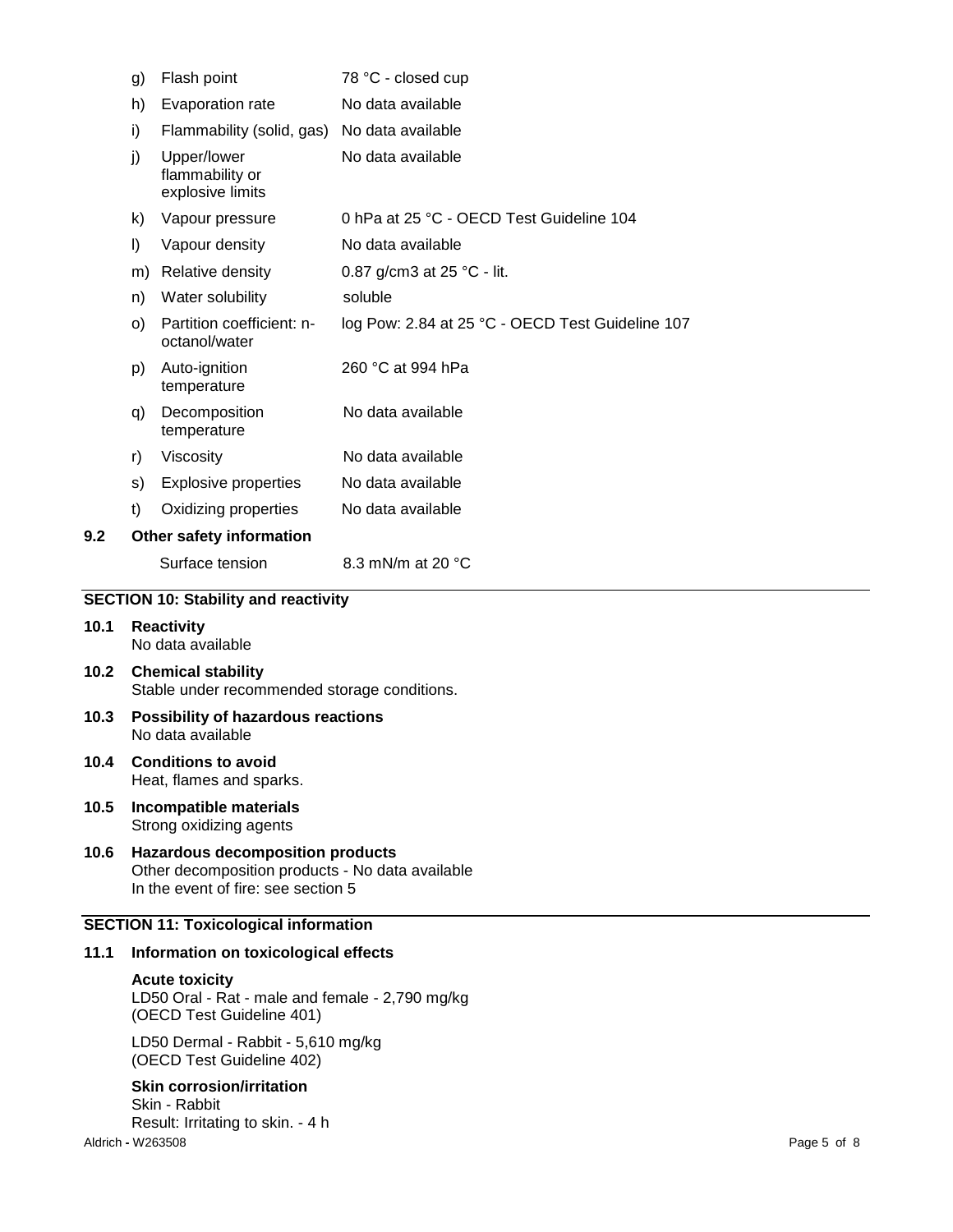(OECD Test Guideline 404)

# **Serious eye damage/eye irritation**

Eyes - Rabbit Result: Irritating to eyes. (OECD Test Guideline 405)

# **Respiratory or skin sensitisation**

No data available

#### **Germ cell mutagenicity** Mouse lymphocyte

Result: negative

OECD Test Guideline 474 Mouse - male and female Result: negative

# **Carcinogenicity**

IARC: No component of this product present at levels greater than or equal to 0.1% is identified as probable, possible or confirmed human carcinogen by IARC.

# **Reproductive toxicity**

No data available

**Specific target organ toxicity - single exposure** No data available

#### **Specific target organ toxicity - repeated exposure** No data available

# **Aspiration hazard**

No data available

# **Additional Information**

Repeated dose toxicity Rat - male and female - Oral - NOAEL : 117 mg/kg - OECD Test Guideline 407 RTECS: RG5775000

To the best of our knowledge, the chemical, physical, and toxicological properties have not been thoroughly investigated.

# **SECTION 12: Ecological information**

# **12.1 Toxicity**

|                                                                                                                                | Toxicity to fish                                          | static test LC50 - Oncorhynchus mykiss (rainbow trout) - 27.8 mg/l - 96 h<br>(OECD Test Guideline 203) |
|--------------------------------------------------------------------------------------------------------------------------------|-----------------------------------------------------------|--------------------------------------------------------------------------------------------------------|
|                                                                                                                                | Toxicity to daphnia and<br>other aquatic<br>invertebrates | Immobilization EC50 - Daphnia magna (Water flea) - 59 mg/l - 48 h<br>(OECD Test Guideline 202)         |
|                                                                                                                                | Toxicity to algae                                         | static test EC50 - Desmodesmus subspicatus (green algae) - 156.7 mg/l - 96 h                           |
| 12.2<br><b>Persistence and degradability</b><br>Biodegradability<br>aerobic - Exposure time 28 d<br>(OECD Test Guideline 301D) |                                                           | Result: 64.2 % - Readily biodegradable                                                                 |

# **12.3 Bioaccumulative potential**

No data available

# **12.4 Mobility in soil**

No data available